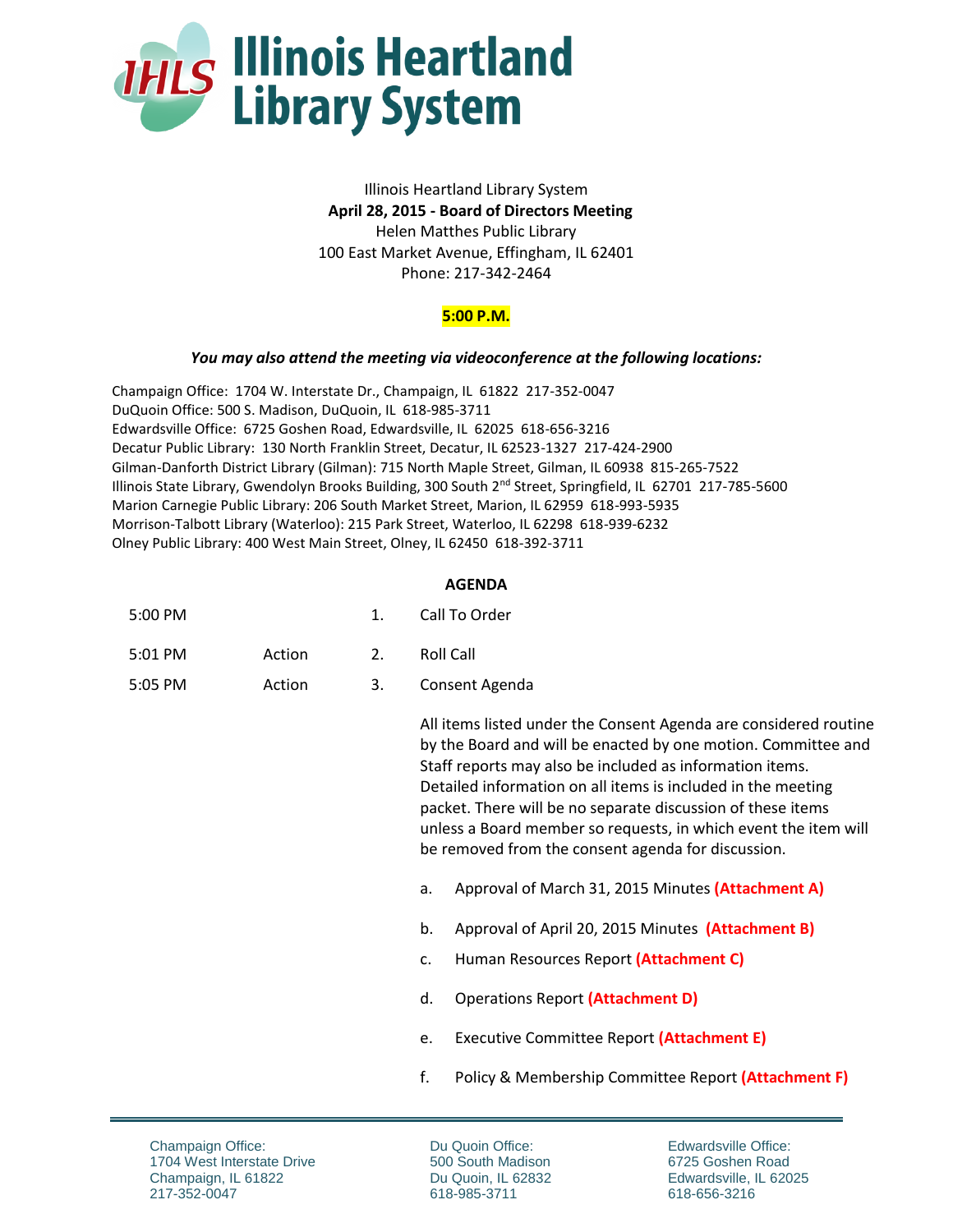|         | April 20 , 2015 – April Board of Directors inteeding |     |                                                                                                                                                                                      |  |  |
|---------|------------------------------------------------------|-----|--------------------------------------------------------------------------------------------------------------------------------------------------------------------------------------|--|--|
|         |                                                      |     | page 2<br>Facilities Committee Report (Attachment G)<br>g.                                                                                                                           |  |  |
|         |                                                      |     | h.<br>Personnel Committee Report (Attachment H)                                                                                                                                      |  |  |
|         |                                                      |     | Staff Activities Report (Attachment I)<br>i.                                                                                                                                         |  |  |
|         |                                                      |     | IT Report (Attachment J)<br>j.                                                                                                                                                       |  |  |
|         |                                                      |     | k.<br>SHARE/Dream Grant Report (Attachment K)                                                                                                                                        |  |  |
| 5:20 PM | Action                                               | 4.  | Approval of Bills March 2015 (Attachment L)                                                                                                                                          |  |  |
|         | Action                                               | 5.  | Financial Reports (Attachment M)                                                                                                                                                     |  |  |
|         | Information                                          | 6.  | <b>FOIA Update</b>                                                                                                                                                                   |  |  |
| 5:22 PM | Information                                          | 7.  | <b>Public Comment</b>                                                                                                                                                                |  |  |
| 5:40 PM | Information                                          | 8.  | Communications                                                                                                                                                                       |  |  |
|         |                                                      | 9.  | <b>Staff Report</b>                                                                                                                                                                  |  |  |
| 5:41 PM | Action                                               |     | Staff Update (Attachment N)<br>a.                                                                                                                                                    |  |  |
| 5:45 PM | Action                                               |     | Secondary Employment - IHLS Staff (This portion of the<br>b.<br>meeting may be held in executive session pursuant to<br>Section 5 ILCS 120 § 2(c)(1))                                |  |  |
| 5:50 PM | Action                                               |     | Personnel (This portion of the meeting may be held in<br>c.<br>executive session pursuant to Section 5 ILCS 120 § 2(c)(1))                                                           |  |  |
| 6:00 PM | Information                                          | 10. | Illinois State Library Report                                                                                                                                                        |  |  |
| 6:10 PM |                                                      | 11. | <b>Committee Reports</b>                                                                                                                                                             |  |  |
|         | Information                                          |     | Long Range Planning<br>a.                                                                                                                                                            |  |  |
|         | Information                                          |     | Personnel<br>b.                                                                                                                                                                      |  |  |
|         |                                                      | 12. | <b>Unfinished Business</b>                                                                                                                                                           |  |  |
|         | Action                                               |     | a. FY2016 Plan of Service (Attachment O)                                                                                                                                             |  |  |
|         | Action                                               |     | b. FY2016 Budget (Attachment P)                                                                                                                                                      |  |  |
|         |                                                      | 13. | <b>New Business</b>                                                                                                                                                                  |  |  |
| 6:25 PM | Information                                          |     | a. Review of Closed Session Minutes, January 2012 - July<br>2014 Report (This portion of the meeting may be held in<br>executive session pursuant to section 5 ILCS 120 §<br>2(c)21) |  |  |
|         | Action                                               |     | Membership Considerations (Attachment Q)<br>b.                                                                                                                                       |  |  |
|         | Action                                               |     | <b>Required Citations (Attachment R)</b><br>c.                                                                                                                                       |  |  |
|         | Action                                               |     | Appoint Nancy Huntley Chair of Long Range Planning<br>d.<br>Committee                                                                                                                |  |  |

Champaign Office: 1704 West Interstate Drive Champaign, IL 61822 217-352-0047

Du Quoin Office: 500 South Madison Du Quoin, IL 62832 618-985-3711

Edwardsville Office: 6725 Goshen Road Edwardsville, IL 62025 618-656-3216